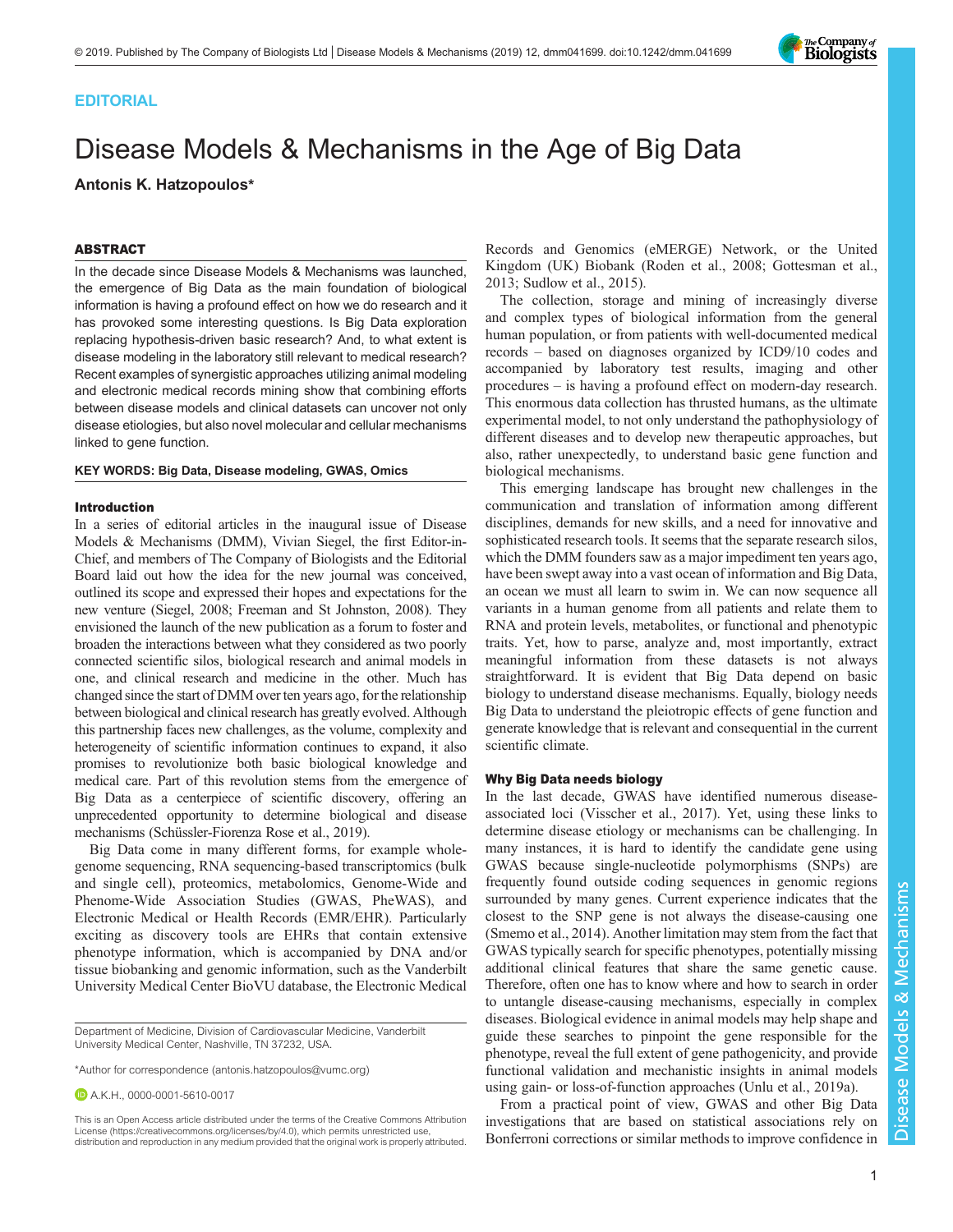the results, often requiring extremely low  $P$  values to accept that an association is real. Although such strict requirements are necessary to accept statistical associations, they can also cause researchers to discard many findings, especially if the relevant cohorts are relatively small, for example in studies aiming to establish the pathogenicity of rare variants ([Bastarache et al., 2018](#page-2-0)). Biological evidence in an appropriate experimental model can provide independent validation of the findings, lowering the high statistical thresholds for acceptance and opening the doors of discovery ([Unlu et al., 2019](#page-2-0)).

# Why biology needs Big Data

Although it might be easier to imagine why gene-disease phenotype associations, obtained by statistical means, need wet lab experimental support for validation and mechanistic insights, it is often less obvious how wet lab biology can benefit from Big Data, especially EHRs. Although the use of clinical data to assess the putative significance in human disease of a mechanism that was discovered in an animal model is expected, analyzing clinical records also has the potential to reveal new aspects of gene function that were not picked up in the laboratory.

The 'biology of real life' is more diverse and complex than 'biology in the laboratory'. Animal research is often performed in genetically identical animals (an exception is outbred zebrafish), yielding results within the context of specific gene-gene interactions, and under communal environmental conditions, thus obscuring the pathogenicity of gene malfunction in a population-atlarge setting. Although such strictly controlled parameters have traditionally been necessary to perform fundamental research studies, crucial aspects in a disease pathology may also include environmental influences, behavioral patterns, lifestyle, diet, interactions with microbiota or cultural influences, each dictating to various degrees to what extent aberrant gene function contributes to disease initiation, progression or severity. These aspects cannot be easily recapitulated in the laboratory and, therefore, laboratory analyses, no matter how sophisticated, may fail to capture the full phenotypic gamut and pathogenic potential of some genes. On the other hand, these features may be uncovered in large cohorts with clinical or epidemiological data.

Most of the described phenotypes in animal models are usually based on loss-of-gene-function approaches. In human subpopulations, mutations or variants can also be gain-of-function, or exert dominant-negative effects, interfering with the activities of an entire gene family or disrupting the proper function of complex genetic networks; or, certain variants might represent partial loss of function or cause variance in gene expression in specific tissues [\(Müller et al., 2013; Gamazon et al., 2018](#page-2-0); [Li et al., 2019\)](#page-2-0). If some of these variants cause relatively mild perturbations in gene activity they likely remain benign, except in cases when the system is stressed, for example by injury, environmental factors or a cooccurring disease like diabetes. Also, most studies in a variety of injury models are more often than not performed in young and otherwise healthy animals without comorbidities. And, although things are gradually improving thanks to current NIH guidelines, most work in the past has been carried out in male animals. Conversely, the effects of sex-differences, aging or comorbidities to disease-contributing genetic alterations might be embedded in large EHR datasets, providing a more comprehensive and complete image of gene function.

Genetic animal models are usually based on alterations in the expression and/or activity levels of a single gene. On the other hand, diseases are often the result of defects in many molecular or cellular components. Furthermore, certain genes, besides generating a recognizable phenotype in a specific organ, might also be associated with a behavioral trait or mood disorder that would likely be missed in fish or mouse models, an association that could be documented in clinical datasets. As a result, the full spectrum of clinically relevant phenotypes associated with malfunction of a gene product may not be captured in an animal model, or they may be simply overlooked because particular phenotypes are not recognized. Adding to that, as information of single-cell RNA-seq data accumulates, it appears that apparently similar cells exhibit functional and phenotypic heterogeneity that may not be evident in a controlled experimental setting, but it may be revealed in a complex population setting. It is likely some of these features will be uncovered in large humanpopulation datasets and EHRs, which offer enormous sample sizes that are not feasible in the laboratory. Newly discovered features in humans could be then further probed for pathomechanisms, with additional tests in available animal models, or guide the generation of new models more suitable to address a specific issue.

Other important aspects of gene (mal)function that may be missed in the laboratory but can be detected in clinical datasets include long-term effects that will not manifest in animal models with short life or observational time spans. On the other hand, analyses in EHR or epidemiological studies can provide longitudinal data to complement or expand animal studies [\(Schüssler-Fiorenza Rose et al., 2019\)](#page-2-0).

## Exploring synergies

Recent elegant studies highlight the tremendous value of exploring synergies between Big Data in EHRs and biological research, especially with the advent of technologies such as CRISPR-Cas9 that have dramatically enhanced the fidelity, precision and efficacy of introducing gene variants into animal models. In one example, using BioVU and other databanks, investigators used EHR-linked genetic samples to discover gene-disease associations that were then validated in zebrafish loss-of-function models. Analysis of mutant zebrafish revealed additional phenotypes that were then verified in human patients by targeted searches among clinical phenotypes ([Unlu et al., 2019](#page-2-0)). In another notable study, wholeexome sequencing in a patient with a serious lymphatic anomaly revealed a variant in ARAF, a gene encoding a kinase that acts upstream of the MEK/ERK signaling cascade. Modeling of the variant in human cells and zebrafish revealed overactive MEK/ERK signaling causing abnormal lymphatic morphology. The lymphatic abnormality was rescued in zebrafish with available MEK inhibitors. Treatment of the patient with a MEK inhibitor led to remodeling of the patient's lymphatic system and a remarkable improvement in his medical condition and quality of life [\(Li et al., 2019\)](#page-2-0).

It appears that we are entering a powerful new symbiotic relationship in which Big Data depend on biological model systems to validate statistical associations, and basic biological research needs Big Data to capture the complexity of gene function outside the well-controlled environment and genetics of the laboratory. Although Big Data cannot replace hypothesis-driven basic biological studies in animal models, taking some of the early success stories into account, it is evident that better integrating the two areas of disease models and Big Data from EHRs, at the technical and personnel level, will uncover disease mechanisms and draw us nearer to fulfilling the expectations of personalized medicine. DMM is poised to play a vital role in accomplishing this goal by nurturing the emerging synergies between clinical and biological research. Off to the next decade!